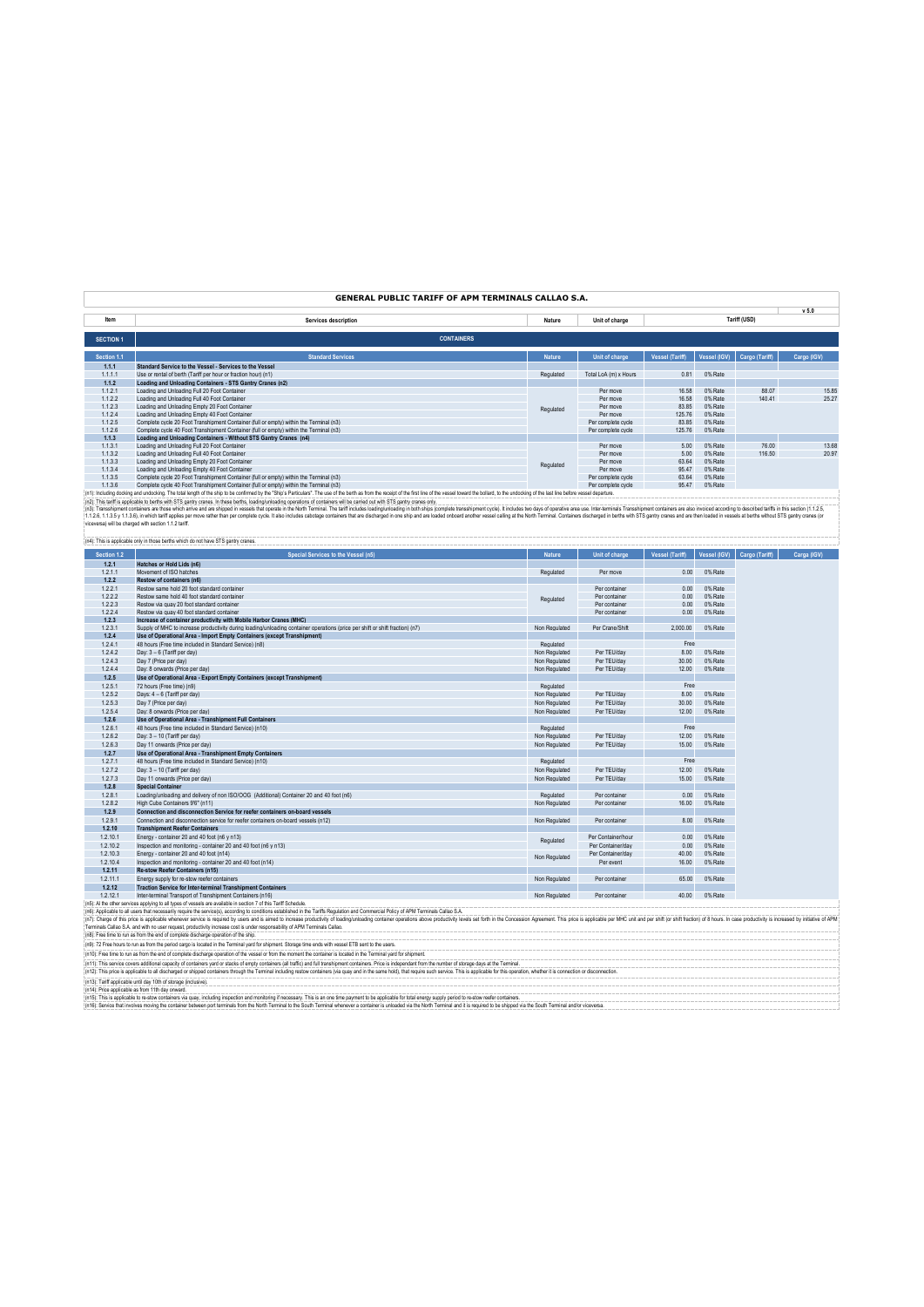| Section 1.3 | Special Service of Use of Operational Area (Port Terminal) - Services to the Cargo           | <b>Nature</b> | Unit of charge | <b>Vessel (Tariff)</b> | Vessel (IGV) Cargo (Tariff) | Carga (IGV) |
|-------------|----------------------------------------------------------------------------------------------|---------------|----------------|------------------------|-----------------------------|-------------|
| 1.3.1       | Use of Operational Area - Import Full Containers (except Transhipment) (n17)                 |               |                |                        |                             |             |
| 1.3.1.1     | 48 hours to import and/or discharge container (Free time included in Standard Service) (n18) | Regulated     |                |                        |                             | Free        |
| 1.3.1.2     | Day: 3 - 6 (Tariff per day)                                                                  |               | Per TEU/dav    |                        | 20.00                       | 3.60        |
| 1.3.1.3     | Day 7 (Price per day) container 20 and 40 foot                                               |               | Por TEU        |                        | 70.00                       | 12.60       |
| 1.3.1.4     | Days: 8 - 10 (Price per day)                                                                 | Non Regulated | Per TEU/dav    |                        | 30.00                       | 5.40        |
| 1.3.1.5     | Days: 11 - 20 (Price per day)                                                                |               | Per TEU/dav    |                        | 30.00                       | 5.40        |
| 1.3.1.6     | Days: 21 - 28 (Price per day)                                                                |               | Per TEU/dav    |                        | 30.00                       | 5.40        |
| 1.3.1.7     | Day: 29 onwards (Price per day)                                                              |               | Per TEU/dav    |                        | 30.00                       | 5.40        |
| 1.3.2       | Use of Operational Area - Export Full Containers (except Transhipment) (n17)                 |               |                |                        |                             |             |
| 1.3.2.1     | 72 hours to export and/or loading container (Free time) (n19)                                | Regulated     |                |                        |                             | Free        |
| 1.3.2.2     | Days: 4 - 6 (Tariff per day)                                                                 |               | Per TEU/dav    |                        | 20.00                       | 3.60        |
| 1.3.2.3     | Day 7 (Price per day) container 20 and 40 foot                                               |               | Por TEU        |                        | 70.00                       | 12.60       |
| 1.3.2.4     | Days: 8 - 10 (Price per day)                                                                 | Non Regulated | Per TEU/dav    |                        | 30.00                       | 5.40        |
| 1.3.2.5     | Days: 11 - 20 (Price per day)                                                                |               | Per TEU/dav    |                        | 30.00                       | 5.40        |
| 1.3.2.6     | Days: 21 - 28 (Price per day)                                                                |               | Per TEU/dav    |                        | 30.00                       | 5.40        |
| 1.3.2.7     | Day: 29 onwards (Price per day)<br>.                                                         |               | Per TEU/dav    |                        | 30.00                       | 5.40        |

(n17): Tariffs and prices set forth in sub-section 1.3.1 and 1.3.2 are applicable to those containers that have been discharged/loaded via the North Terminal as per conditions established in the Concession Contract. in 18). Free time to run as from the end of complete carno discharge operation of the vessel. Calculation of use of operational area starts from the date and hour of complete carno discharge from vessel and finishes when c

:<br>in 19): Free time period is 72 hours which is calculated from the date the container is placed in the container vard for shipment. Calculation of use of operational area (storage) ends with vessel's Estimated Time of Ber

| Section 1.4 | Temporary Depot Special Service - Services to the Cargo                                                                                                                                                                        | <b>Nature</b> | Unit of charge | <b>Vessel (Tariff)</b>                                               | Vessel (IGV) | Cargo (Tariff) | Cargo (IGV) |  |
|-------------|--------------------------------------------------------------------------------------------------------------------------------------------------------------------------------------------------------------------------------|---------------|----------------|----------------------------------------------------------------------|--------------|----------------|-------------|--|
| 1.4.1       | Temporary Depot Integrated Service for dry import containers (n20)                                                                                                                                                             |               |                |                                                                      |              |                |             |  |
| 1.4.1.1     | 20' Container - Includes use of area until the 10th day                                                                                                                                                                        |               | Per container  |                                                                      |              | 208.00         | 374         |  |
| 1.4.1.2     | 40' Container - Includes use of area until the 10th day                                                                                                                                                                        |               | Per container  |                                                                      |              | 275.00         | 49.5        |  |
| 1.4.1.3     | Use of area during days 11 - 20 (Price per day) (n21)                                                                                                                                                                          | Non Regulated | Per TEU/dav    |                                                                      |              | 15.00          | 2.70        |  |
| 1.4.1.4     | Use of area during days 21 - 28 (Price per day) (n21)                                                                                                                                                                          |               | Per TEU/dav    |                                                                      |              | 20.00          | 3.6         |  |
| 1.4.1.5     | Use of area from 29th day onwards and other services (n21)                                                                                                                                                                     |               |                | See section 1.3.1.7 and others from section 1.5                      |              |                |             |  |
| 1.4.2       | Temporary Depot Integrated Service for dry export containers (n22)                                                                                                                                                             |               |                |                                                                      |              |                |             |  |
| 1.4.2.1     | 20' Container - Includes use of area until the 7th day                                                                                                                                                                         |               | Per container  |                                                                      |              | 143.00         | 25.74       |  |
| 1.4.2.2     | 40' Container - Includes use of area until the 7th day                                                                                                                                                                         |               | Per container  |                                                                      |              | 200.00         | 36.0        |  |
| 1.4.2.3     | Use of area days $8 - 10$ (Price per day) (n23)                                                                                                                                                                                | Non Regulated | Per TEU/dav    |                                                                      |              | 7.00           | 12l         |  |
| 1.4.2.4     | Use of area days 11 - 20 (Price per day) (n23)                                                                                                                                                                                 |               | Per TEU/dav    |                                                                      |              | 9.00           | 1.62        |  |
| 1.4.2.5     | Use of area during days 21 - 28 (Price per day) (n23)                                                                                                                                                                          |               | Per TEU/dav    |                                                                      |              | 20.00          | 3.6         |  |
| 1.4.2.6     | Use of area from 29th day onwards and other services (n23)                                                                                                                                                                     |               |                | See section 1.3.2.7 and others from section 1.5                      |              |                |             |  |
| 1.4.3       | Temporary Depot integrated service for reefer import containers (n24)                                                                                                                                                          |               |                |                                                                      |              |                |             |  |
| 1.4.3.1     | 20' Container - Includes use of area until the 7th                                                                                                                                                                             |               | Per container  |                                                                      |              | 280.00         | 50.4        |  |
| 1.4.3.2     | 40' Container - Includes use of area until the 7th                                                                                                                                                                             | Non Regulated | Per container  |                                                                      |              | 345.00         | 62.1        |  |
| 1.4.3.3     | Use of area during days 8 - 10 (Price per day) (n25)                                                                                                                                                                           |               | Per TEU/dav    |                                                                      |              | 10.00          | 1.8         |  |
| 1.4.3.4     | Use of area from day 11 onwards and other services (n25)                                                                                                                                                                       |               |                | See section 1.4.1.3. 1.4.1.4 and 1.3.1.7 and others from section 1.5 |              |                |             |  |
| 1.4.4       | Temporary Depot integrated service for reefer export containers (n26)                                                                                                                                                          |               |                |                                                                      |              |                |             |  |
| 1.4.4.1     | 20' Container - Includes use of area until the 7th                                                                                                                                                                             |               | Per Container  |                                                                      |              | 260.00         | 46.8        |  |
| 1.4.4.2     | 40' Container - Includes use of area until the 7th                                                                                                                                                                             | Non Regulated | Per Container  |                                                                      |              | 320.00         | 57.6        |  |
| 1.4.4.3     | Use of area from day 8 onwards and other services (n27)                                                                                                                                                                        |               |                | See section 1.4.2.3 to 1.4.2.5, 1.3.2.7 and others of section 1.5    |              |                |             |  |
|             | (n20): This shall be applicable whenever APM Terminals Callao S.A. has been nominated as Temporary Depot (3014). Service includes Cargo Portion of Standard Service, use of operational area until the 10th day, documentation |               |                |                                                                      |              |                |             |  |

the date downlete angoles of the essel and finites when the container in which are houtlane to the container yad Finit the top of play are the drainly and an inducture intered in the standard in the standard in the standar

(n22): This shall be applicable whenever APM Terminals Calao S.A. has been nominated as Tempony Depot (2014). Service includes Cargo Portion of Standard Service, use of operational area until the 7th day, documentation rev

dat browniers is pack in the contain your under Entimated Time of Berinnic (ET of the wessel. Fixth days (et hourse in the of changes in to 20) the change of the change of the change of the change of the change of the chan

documentation (which contains the man one of the man are is calculed is conceiled to man to complet any of the weal with the containers in the container ynd. First man in containers and the state of change of changes in th

pice desicon 15.24 is applicable inspection ad motionig trap in owears a well. For the chrone secure, the 3.15.3.15 and 15.5 an applicable inspending from tumber of streamed in a more of such as a chrone of such as a const

focumention ensist (visual production that of a propretion area is calculated to the the container is placed in the Estimated Time of Time of Time of the seale free paid of the seale in the Seale of the Seale of the Seale

price of section 1.5.2.4 is applicable for inspection and monitoring for day 8th onwards as well. For the other services, the sections 1.5.1, 1.5.3, 1.5.4 and 1.5.5. are applicable independently from the number of storage

| Section 1.5 | Other Special Services for Containers (Port Terminal & Tempory Depot) - Services to the Cargo                                                                                                  | <b>Nature</b> | Unit of charge     | <b>Vessel (Tariff)</b> | Vessel (IGV) | Cargo (Tariff) | Cargo (IGV) |
|-------------|------------------------------------------------------------------------------------------------------------------------------------------------------------------------------------------------|---------------|--------------------|------------------------|--------------|----------------|-------------|
| 1.5.1       | Special Cargo                                                                                                                                                                                  |               |                    |                        |              |                |             |
| 1.5.1.1     | Treatment of Hazardous cargo containers IMO class 1, class 5.2, class 6.2 and class 7                                                                                                          |               | Per TEU            |                        |              | 210.00         | 37.80       |
| 1.5.1.2     | Treatment of Hazardous caroo IMO 9 (n28)                                                                                                                                                       |               | Per TEU            |                        |              | 102.00         | 18.36       |
| 1.5.1.3     | Treatment of Hazardous cargo other IMO classes                                                                                                                                                 |               | Per TEU            |                        |              | 132.50         | 23.85       |
| 1.5.1.4     | Supply of special equipment for bandling 20' containers with oversized cargo in the container vard                                                                                             | Non Regulated | Container-Move     |                        |              | 150.00         | 27.00       |
| 1.5.1.5     | Supply of special equipment for handling 40' containers with oversized cargo in the container vard                                                                                             |               | Container-Move     |                        |              | 250.00         | 45.00       |
| 1.5.1.6     | High Cube Containers 9'6" (n29)                                                                                                                                                                |               | Container          |                        |              | 16.00          | 2.88        |
| 1.5.2       | <b>Reefer Container</b>                                                                                                                                                                        |               |                    |                        |              |                |             |
| 1.5.2.1     | Energy - 20' and 40' container (n30 and n31)                                                                                                                                                   |               | Per container/hour |                        |              | 0.00           | 0.00        |
| 1.5.2.2     | Inspection and monitoring - 20' and 40' container (n30 and n31)                                                                                                                                | Regulated     | Per container/day  |                        |              | 0.00           | 0.00        |
| 1.5.2.3     | Energy - 20' and 40' container (Price per day or fraction day) (n32)                                                                                                                           | Non Regulated | Per container/day  |                        |              | 40.00          | 7.20        |
| 1.5.2.4     | Inspection and monitoring - 20' and 40' container (n32).                                                                                                                                       |               | Per event          |                        |              | 16.00          | 2.88        |
| 1.5.2.5     | Assembly and disassembly of clip system on reefer Gensets (n30)                                                                                                                                | Regulated     | Per complete cycle |                        |              | 0.00           | 0.00        |
| 1.5.3       | Cargo Handling and horizontal movement operations                                                                                                                                              |               |                    |                        |              |                |             |
| 1.5.3.1     | Additional Movement to Standard Service in the terminal as per request of the user or authorities (n30)                                                                                        |               | Per Container      |                        |              | 0.00           | 0.00        |
| 1.5.3.2     | Cargo inspection with groups o gangs - 20' and 40' container (n30)                                                                                                                             | Regulated     | Per Container      |                        |              | 0.00           | 0.00        |
| 1.5.3.3     | Cargo inspection with forklifts - 20' and 40' container (n30)                                                                                                                                  |               | Per Container      |                        |              | 0.00           | 0.00        |
| 1.5.3.4     | Consolidation/deconsolidation of dry containers                                                                                                                                                |               | Per Container      |                        |              | 160.00         | 28.80       |
| 1.5.3.5     | Consolidation/deconsolidation of dry containers including Gate In/Gate Out of empty container                                                                                                  |               | Per Container      |                        |              | 210.00         | 37.80       |
| 1.5.3.6     | Consolidation/deconsolidation of reefer containers                                                                                                                                             | Non Regulated | Per Container      |                        |              | 530.00         | 95.40       |
| 1.5.3.7     | Consolidation/deconsolidation of reefer containers including Gate In/Gate Out of empty containers                                                                                              |               | Per Container      |                        |              | 580.00         | 104.40      |
| 1.5.3.8     | Consolidation/deconsolidation of containers with Mobile Harbour Cranes (Price per shift or fraction shift) (n33)                                                                               |               | Per shift          |                        |              | 1.100.00       | 198.00      |
| 1.5.4       | <b>Other Services</b>                                                                                                                                                                          |               |                    |                        |              |                |             |
| 1.5.4.1     | Breakdown as per instructions of freight forward agent (n34)                                                                                                                                   |               | Per B/L            |                        |              | 23.00          | 4.14        |
| 1.5.4.2     | Bill of lading breakdown (n34)                                                                                                                                                                 |               | Per breakdown      |                        |              | 23.00          | 4.14        |
| 1.5.4.3     | Sweeping of empty container                                                                                                                                                                    |               | Per container      |                        |              | 6.00           | 1.08        |
| 1.5.4.4     | Simple cleaning of container                                                                                                                                                                   |               | Per container      |                        |              | 24.00          | 4.32        |
| 1.5.4.5     | Chemical cleaning of container                                                                                                                                                                 | Non Regulated | Per container      |                        |              | 48.00          | 8.64        |
| 1.5.4.6     | Container repair                                                                                                                                                                               |               | Per Activity       |                        |              |                | Per quote   |
| 1.5.4.7     | Seal placement services                                                                                                                                                                        |               | Per seal           |                        |              | 12.00          | 2.16        |
| 1.5.4.8     | Labels Placing or Removal Services (n35)                                                                                                                                                       |               | Per container      |                        |              | 9.00           | 1.62        |
| 1.5.4.9     | Additional weighing of containers (n36)                                                                                                                                                        |               | Per container      |                        |              | 90.00          | 16.20       |
| 1.5.5       | <b>Depot for Empty Containers</b>                                                                                                                                                              |               |                    |                        |              |                |             |
| 1.5.5.1     | Gate In (n37)                                                                                                                                                                                  | Non Regulated | Per container      |                        |              | 125.00         | 22.50       |
| 1.5.5.2     | Gate Out (n37)                                                                                                                                                                                 |               | Per container      |                        |              | 85.00          | 15.30       |
|             | (n28): In the event of Fishmeal - IMO class 9 previously declared as such in the Container Announcement List (CAL) for shipping as per procedures - applicable tanff shall be USD 8.5 per TEU. |               |                    |                        |              |                |             |

(n28): In the event of Fishmeal - IMO dass 9 previously declaned such in the Container Announcement List (CAL) for shipping as per procedures - applicable tariff shall be USD 8.5 per TEU.<br>(n29): This service covers additio

(n30): Applicable to all users that necessarily require the service(s), according to conditions established in the Tariffs Regulation and Commercial Policy of APM Terminals Callao S.A.

(n31). This is appleable until 8th day of slonge also. This lariff is applicable ball containes that are loaded or discharged via the Multipurpose Noth Terminal, except for tanshipment and re-stow challens for monds.<br>(n32)

carp form fucks or the transport unit of the consigne (or representative) and the consolidation of the carp or its placement inside the container (flat ack or another). This is subject to Mobile Habour Claras' availability retumed for their reulitzation or in those cases when these do not correspond to MDG code, for placing the correct label instead.<br>(n36) Weighing of containers shall be executed at the Multipurpose North Terminal facilities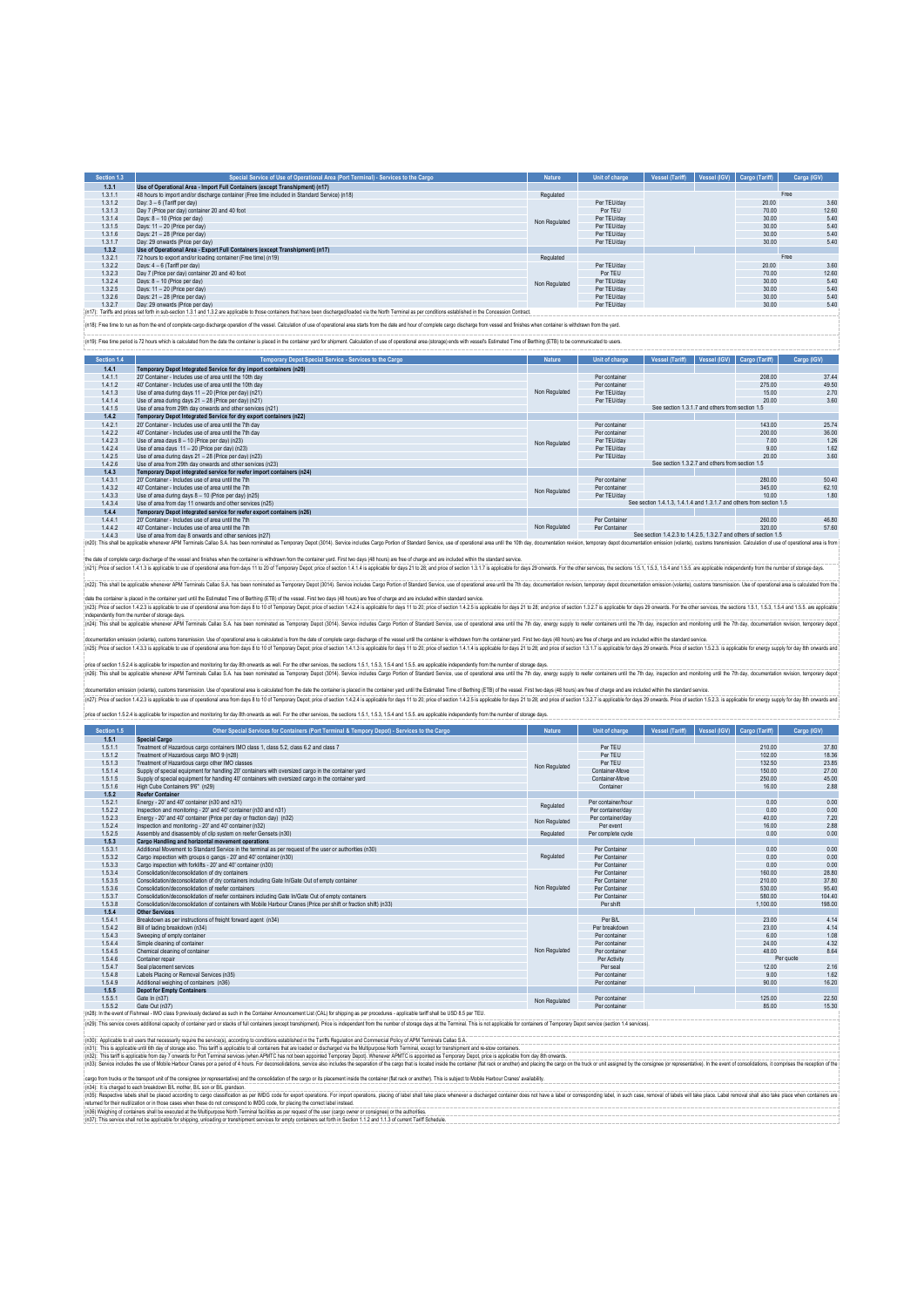| <b>SECTION 2</b>           | <b>BREAK BULK CARGO SERVICES</b>                                                                                                                                                                                               |               |                       |                        |              |                |             |
|----------------------------|--------------------------------------------------------------------------------------------------------------------------------------------------------------------------------------------------------------------------------|---------------|-----------------------|------------------------|--------------|----------------|-------------|
| Section 2.1                | <b>Standard Services</b>                                                                                                                                                                                                       | <b>Nature</b> | Unit of charge        | <b>Vessel (Tariff)</b> | Vessel (IGV) | Cargo (Tariff) | Cargo (IGV) |
| 2.1.1                      | Standard Service to the Vessel - Services to the Vessel                                                                                                                                                                        |               |                       |                        |              |                |             |
| 2.1.1.1                    | Use or rental of berth (Tariff per hour or fraction hour) (n1)                                                                                                                                                                 | Regulated     | Total LoA (m) x Hours | 0.81                   | 0% Rate      |                |             |
| 2.1.2                      | <b>Standard Service to Break Bulk Cargo</b>                                                                                                                                                                                    |               |                       |                        |              |                |             |
| 2.1.2.1                    | Loading and Unloading of Break Bulk cargo (n38)                                                                                                                                                                                | Regulated     | Per Ton               | 2.50                   | 0% Rate      | 6.23           | 11          |
| applicable to this tariff. | (n38): Vessel portion of this tariff includes transference of the cargo from vessel to the quay, lashinglunlashing and tally. Payment of Vessel portion will be applicable to the shipping line or cargo consignee, upon condi |               |                       |                        |              |                |             |
| Section 2.2                | Special Services - Services to the Vessel (n5)                                                                                                                                                                                 | <b>Nature</b> | Unit of charge        | <b>Vessel (Tariff)</b> | Vessel (IGV) | Cargo (Tariff) | Carga (IGV) |
| 2.2.1                      | Hatches or Hold Lids (n6)                                                                                                                                                                                                      |               |                       |                        |              |                |             |
| 2.2.1.1                    | Movement of ISO hatches                                                                                                                                                                                                        | Regulated     | Per move              | 0.00                   | 0% Rate      |                |             |
| 2.2.2                      | <b>Re-stow of Break Bulk Cargo</b>                                                                                                                                                                                             |               |                       |                        |              |                |             |
| 2.2.2.1                    | Re-stow via vessel                                                                                                                                                                                                             | Regulated     | Per ton               | 6.50                   | 0% Rate      |                |             |
| 2.2.2.2                    | Re-stow via quay (n39)                                                                                                                                                                                                         |               | Per ton               | 13.00                  | 0% Rate      |                |             |
| 2.2.3                      | <b>Transhipment of Break Bulk cargo</b>                                                                                                                                                                                        |               |                       |                        |              |                |             |
| 2231                       | Transhipment of Break Bulk cargo - Complete cycle (n40)                                                                                                                                                                        | Non Regulated | Per ton               | 17.40                  | 0% Rate      |                |             |
|                            | (n39): This is applicable to the cargo that is re-stowed in the same hold (level) or in another hold (level) of the vessel which in both cases cargo requires to be temporarily transferred to the quay.                       |               |                       |                        |              |                |             |
|                            | (n40): Price of service includes 3 free days of storage which applies after completion of cargo discharge operation of the vessel.                                                                                             |               |                       |                        |              |                |             |
| Section 2.3                | Special Service of Use of Operational Area (Port Terminal) - Services to the Cargo                                                                                                                                             | <b>Nature</b> | Unit of charge        | <b>Vessel (Tariff)</b> | Vessel (IGV) | Cargo (Tariff) | Carga (IGV) |
|                            | .                                                                                                                                                                                                                              |               |                       |                        |              |                |             |

| 2.3.1       | Use of Operational Area - All traffic                                     |               |                |                 |                             |             |
|-------------|---------------------------------------------------------------------------|---------------|----------------|-----------------|-----------------------------|-------------|
| 2.3.1.1     | Days: 1 - 3 (Free time - included in Standard Service)                    | Regulated     |                |                 |                             | Free        |
| 2.3.1.2     | Days: 4 - 10 (Tariff for whole period or fraction period)                 |               | Perton         |                 | 22.11                       | 3.91        |
| 2.3.1.3     | Days: 11 - 20 (Tariff per day or fraction day)                            | Non Regulated | Per ton/day    |                 | 2.50                        | 0.45        |
| 2.3.1.4     | Days: 21 - onwards (Tariff per day or fraction day)                       |               | Per ton/day    |                 | 4.00                        | 0.72        |
|             |                                                                           |               |                |                 |                             |             |
| Section 2.4 | Special Service of Temporary Depot - Services to the Cargo                | <b>Nature</b> | Unit of charge | Vessel (Tariff) | Vessel (IGV) Cargo (Tariff) | Carga (IGV) |
| 2.4.1       | Temporary Depot Integrated Service - All traffic (n41)                    |               |                |                 |                             |             |
| 2.4.1.1     | Break Bulk Cargo - Includes use of operational area until day 10          |               | Perton         |                 | 25.00                       | 4.5         |
| 2.4.1.2     | Use of operational area from days 11 - 20 (Price per day of day fraction) | Non Regulated | Per ton/day    |                 | 1.50                        | 0.2         |
|             |                                                                           |               |                |                 |                             |             |

24.1.3 Use of operational area from day 21.62.2 by a matery of property of the caps (n42) and there see the property constrained and accepted by APMTC (Subject to space availability). It includes the Standard Service (of U

| Section 2.5 | Other Special Services to Break Bulk Cargo (Port Terminal & Temporary Depot) - Services to the Cargo                                                                                                                           | <b>Nature</b> | Unit of charge     | <b>Vessel (Tariff)</b> | Vessel (IGV) | Cargo (Tariff) | Cargo (IGV) |
|-------------|--------------------------------------------------------------------------------------------------------------------------------------------------------------------------------------------------------------------------------|---------------|--------------------|------------------------|--------------|----------------|-------------|
| 2.5.1       | Use of Simple Depot - All traffic (n43)                                                                                                                                                                                        |               |                    |                        |              |                |             |
| 2.5.1.1     | Days: 1 - 30 (Price per month or fraction month)                                                                                                                                                                               | Non Regulated | Per m <sub>2</sub> |                        |              | 10.50          | 1.89        |
| 2.5.2       | <b>Special Cargo</b>                                                                                                                                                                                                           |               |                    |                        |              |                |             |
| 2.5.2.1     | Loading/Unloading of project cargo without mobile harbor crane (n44)                                                                                                                                                           |               | Per ton or m3      |                        |              | 14 47          | 2.60        |
| 2.5.2.2     | Loading/Unloading of project cargo with mobile harbor crane (n44)                                                                                                                                                              | Regulated     | Per ton or m3      |                        |              | 15.65          | 2.82        |
| 2.5.2.3     | Special treatment to hazardous cargo using equipment and additional personnel - direct treatment (n45)                                                                                                                         |               | Perton             |                        |              | 12.05          | 2.17        |
| 2.5.2.4     | Special treatment to hazardous cargo using equipment and additional personnel - indirect treatment (n45)                                                                                                                       |               | Perton             |                        |              | 19.82          | 3.57        |
| 2.5.3       | Cargo Handling and horizontal movement operations                                                                                                                                                                              |               |                    |                        |              |                |             |
| 2.5.3.1     | Additional Movement as per request of the user or competent authority                                                                                                                                                          |               | Perton             |                        |              | 3.50           | 0.63        |
| 2.5.3.2     | Handling for registry of break bulk cargo (n46)                                                                                                                                                                                |               | Perton             |                        |              | 3.50           | 0.63        |
| 2.5.3.3     | Deconsolidation/Consolidation of break bulk cargo with MAFIs (n47)                                                                                                                                                             | Non Regulated | Per MAFI           |                        |              | 250.00         | 45.00       |
| 2.5.3.4     | Desconsolidation/Consolidation of Break Bulk cargo in MAFI's with Mobile Harbour Cranes (Price per shift or fraction shift) (n48)                                                                                              |               | Per Shift          |                        |              | 1.100.00       | 198.00      |
| 2.5.3.5     | Deconsolidation/Consolidation of MAFIs (n49)                                                                                                                                                                                   |               | Per MAFI           | 75.00                  | 13.50        |                |             |
| 2.5.4       | Other services                                                                                                                                                                                                                 |               |                    |                        |              |                |             |
| 2.5.4.1     | Additional weighing (This does not include extra movement)                                                                                                                                                                     | Non Regulated | Per truck          |                        |              | 21.00          | 3.78        |
| 2.5.5       | Productivity increase for loading and unloading operations (n50)                                                                                                                                                               |               |                    |                        |              |                |             |
| 2.5.5.1     | Productivity higher or equal to 305 tons-hour                                                                                                                                                                                  |               | Perton             |                        |              | 9.25           | 1.67        |
| 2.5.5.2     | Productivity higher or equal to 406 tons-hour                                                                                                                                                                                  | Regulated     | Perton             |                        |              | 974            | 1.75        |
| 2.5.5.3     | Productivity higher or equal to 610 tons-hour                                                                                                                                                                                  |               | Perton             |                        |              | 10.68          | 1.92        |
|             | [n43]: This service refers to receiving Break Bulk cargo, placing it in a designated area and storaging it for a period agreed by the exporter or importer and APM Terminals Callao S.A. This is applicable for Break Bulk car |               |                    |                        |              |                |             |

then state Brake Service and including the provided break shake age in this case. Tanff this envior is exploite as Simpto Depot including to provide a Similar band and the first property including the state of the state of (e45): Tariff corresponds to beding and unloading operations of hazardous break bulk cargo (IMO) whenever additional equipment and/or personnel is to be provided as per Port Authority regulation or upon request of the user

be provided, then Standard Service tanff to break bulk cargo shall be applicable. Under direct treatment, import hazardous cargo is to be delivered to the user in the benth (next to the ship) immediately after being discha

(n45). This respland to read the mail of the mail of the mail of the mail of the spain of the spain of the spain of the spain of spain of plane plane of plane in the controller and the proper shall be provide use to make p

otherwise detailed in the maritime shipping agreement. If produce the marked by decision of APM Terminals Callao S.A. without the user request, no charge will be a

|  |  |  |  |  |  |  | And was accepted in the members and half all community in browsering in the energy of accepting on the members of the members the energy and all phonon or any and the members of the community of the second of the members o |  |
|--|--|--|--|--|--|--|--------------------------------------------------------------------------------------------------------------------------------------------------------------------------------------------------------------------------------|--|
|  |  |  |  |  |  |  |                                                                                                                                                                                                                                |  |
|  |  |  |  |  |  |  |                                                                                                                                                                                                                                |  |

| <b>SECTION 3</b> | <b>RO-RO CARGO SERVICES</b>                                                                                                                                                                                                    |               |                       |                 |         |                             |             |
|------------------|--------------------------------------------------------------------------------------------------------------------------------------------------------------------------------------------------------------------------------|---------------|-----------------------|-----------------|---------|-----------------------------|-------------|
| Section 3.1      | <b>Standard Service</b>                                                                                                                                                                                                        | <b>Nature</b> | Unit of charge        | Vessel (Tariff) |         | Vessel (IGV) Cargo (Tariff) | Carga (IGV) |
| 3.1.1            | Standard Service to the Vessel - Services to the Vessel                                                                                                                                                                        |               |                       |                 |         |                             |             |
| 3.1.1.1          | Use or rental of berth (Tariff per hour or fraction hour) (n1)                                                                                                                                                                 | Regulated     | Total LoA (m) x Hours | 0.81            | 0% Rate |                             |             |
| 3.1.2            | <b>Standard Service to Ro-Ro Cargo</b>                                                                                                                                                                                         |               |                       |                 |         |                             |             |
| 3121             | Loading or Unloading of Ro-Ro Cargo (n51)                                                                                                                                                                                      | Regulated     | Perton                | 3.50            | 0% Rate | 29.67                       | 5.34        |
|                  | : (n51): Vessel portion of this tariff will be charged to the Shipping line (or representative), unless maritime shipping contract indicates otherwise. If Vessel portion of this tariff is charged to the cargo consignee, th |               |                       |                 |         |                             |             |

| Section 3.2 | <b>Special Services - Services to the Vessel</b>                                                                                                                                                         | <b>Nature</b> | Unit of charge | Vessel (Tariff)        |              | Vessel (IGV) Cargo (Tariff) | Carga (IGV) |      |
|-------------|----------------------------------------------------------------------------------------------------------------------------------------------------------------------------------------------------------|---------------|----------------|------------------------|--------------|-----------------------------|-------------|------|
| 3.2.1       | Re-stow of Ro-Ro cargo                                                                                                                                                                                   |               |                |                        |              |                             |             |      |
| 3.2.1.1     | Re-stow via vessel                                                                                                                                                                                       | Regulated     | Per ton        | 13.00                  | 0% Rate      |                             |             |      |
| 3.2.1.2     | Re-stow via quay (n52)                                                                                                                                                                                   |               | Per ton        | 26.20                  | 0% Rate      |                             |             |      |
| 3.2.2       | <b>Transhipment of Ro-Ro cargo</b>                                                                                                                                                                       |               |                |                        |              |                             |             |      |
| 3.2.2.1     | Transhipment of Ro-Ro cargo - Complete cycle (n53)                                                                                                                                                       | Non Regulated | Per ton        | 61.90                  | 0% Rate      |                             |             |      |
|             | (n52): This is applicable to the cargo that is re-stowed in the same hold (level) or in another hold (level) of the vessel which in both cases cargo requires to be temporarily transferred to the quay. |               |                |                        |              |                             |             |      |
|             | (n53): Price of service includes 3 free days of storage which applies after completion of cargo discharge operation of the yessel.                                                                       |               |                |                        |              |                             |             |      |
|             |                                                                                                                                                                                                          |               |                |                        |              |                             |             |      |
| Section 3.3 | Special Service of Use of Operational Area (Port Terminal) - Services to the Cargo                                                                                                                       | <b>Nature</b> | Unit of charge | <b>Vessel (Tariff)</b> | Vessel (IGV) | Cargo (Tariff)              | Carga (IGV) |      |
| 3.3.1       | Use of Operational Area - All traffic (n54)                                                                                                                                                              |               |                |                        |              |                             |             |      |
| 3.3.1.1     | Days: 1 - 3 (Free time - included in Standard Service)                                                                                                                                                   | Regulated     |                |                        |              |                             | Free        |      |
| 3.3.1.2     | Days: 4 - 10 (Price for total period or fraction period)                                                                                                                                                 | Non Regulated | Per ton        |                        |              | 40.00                       |             | 7.21 |
| 3.3.1.3     | Days: 11 - onwards (Price per day or fraction day)                                                                                                                                                       |               | Per ton/day    |                        |              | 15.00                       | 2.7(        |      |
|             | (n54): Prices of this section are applicable to all types of vehicle and machinery.                                                                                                                      |               |                |                        |              |                             |             |      |
|             |                                                                                                                                                                                                          |               |                |                        |              |                             |             |      |
| Section 3.4 | Special Service of Temporary Depot - Services to the Cargo                                                                                                                                               | <b>Nature</b> | Unit of charge | Vessel (Tariff)        | Vessel (IGV) | Cargo (Tariff)              | Carga (IGV) |      |
| 3.4.1       | Temporary Depot Integrated Service - All traffic (n55)                                                                                                                                                   |               |                |                        |              |                             |             |      |
| 3411        | Ro. Ro. camp in general - Includes use of operational area until day 10                                                                                                                                  |               | <b>Darton</b>  |                        |              | 65.00                       | 1171        |      |

3.4.1.1 Ro-Rocaraged includes use of operational anear and data 10 minutes of the main and and and the state of the main and the main of the state of the main of the main and the main of the main of the main of the main of Non Regulated Per ton/day See secction 3.5

documentation emission (volante) and transmission to Customs. First three calendar days are free of charge and are part of the Standard Service. Prices of this section are applicable to all types of vehicles and machinery.

| Section 3.5 | Other Special Services to Ro-Ro Cargo (Port Terminal & Temporary Depot) - Services to the Cargo                                                                                                                                | <b>Nature</b> | Unit of charge | Vessel (Tariff) |       | Vessel (IGV) Cargo (Tariff) | Carga (IGV) |  |  |  |  |
|-------------|--------------------------------------------------------------------------------------------------------------------------------------------------------------------------------------------------------------------------------|---------------|----------------|-----------------|-------|-----------------------------|-------------|--|--|--|--|
| 3.5.1       | Handling Services in Storage area                                                                                                                                                                                              |               |                |                 |       |                             |             |  |  |  |  |
| 3.5.1.1     | Handling for registry of Ro-Ro cargo (n57)                                                                                                                                                                                     | Non Regulated | Per ton        |                 |       | 10.50                       | 1.89        |  |  |  |  |
| 3.5.1.2     | Extra movement of Ro-Ro cargo (n58)                                                                                                                                                                                            |               | Per ton        |                 |       | 2.10                        | 0.38        |  |  |  |  |
| 3.5.2       | Deconsolidation/Consolidation                                                                                                                                                                                                  |               |                |                 |       |                             |             |  |  |  |  |
| 3.5.2.1     | Deconsolidation/Consolidation of Ro-Ro cargo with MAFIs (n59)                                                                                                                                                                  |               | Per MAFI       |                 |       | 250.00                      | 45.00       |  |  |  |  |
| 3.5.2.2     | Desconsolidation/Consolidation of Ro-Ro cargo en MAFI's with Mobile Harbour Cranes (Price per shift or fraction shift) (n60)                                                                                                   | Non Regulated | Per Shift      |                 |       | 1.100.00                    | 198.00      |  |  |  |  |
| 3.5.2.3     | Deconsolidation/Consolidation of MAFI's (n49)                                                                                                                                                                                  |               | Per MAFI       | 75.00           | 13.50 |                             |             |  |  |  |  |
|             | [n57]: This refers to handling of cargo using gangs and/or equipment for the registry or inspection of the cargo, as per request of the user, (cargo owner or consignee), or authorities.                                      |               |                |                 |       |                             |             |  |  |  |  |
|             | (n58): Additional movement of Ro-Ro cargo between two points within the Multipurpose North Terminal facilities which is not included in the Standard Service, and upon request of the user, (cargo owner or consignee) or comp |               |                |                 |       |                             |             |  |  |  |  |

(n53). Addinal movement of Re-Rospond the movement of positive the movement of in Terment schement in the Security and the Security and the the conservative of the security and the security and the security and the securit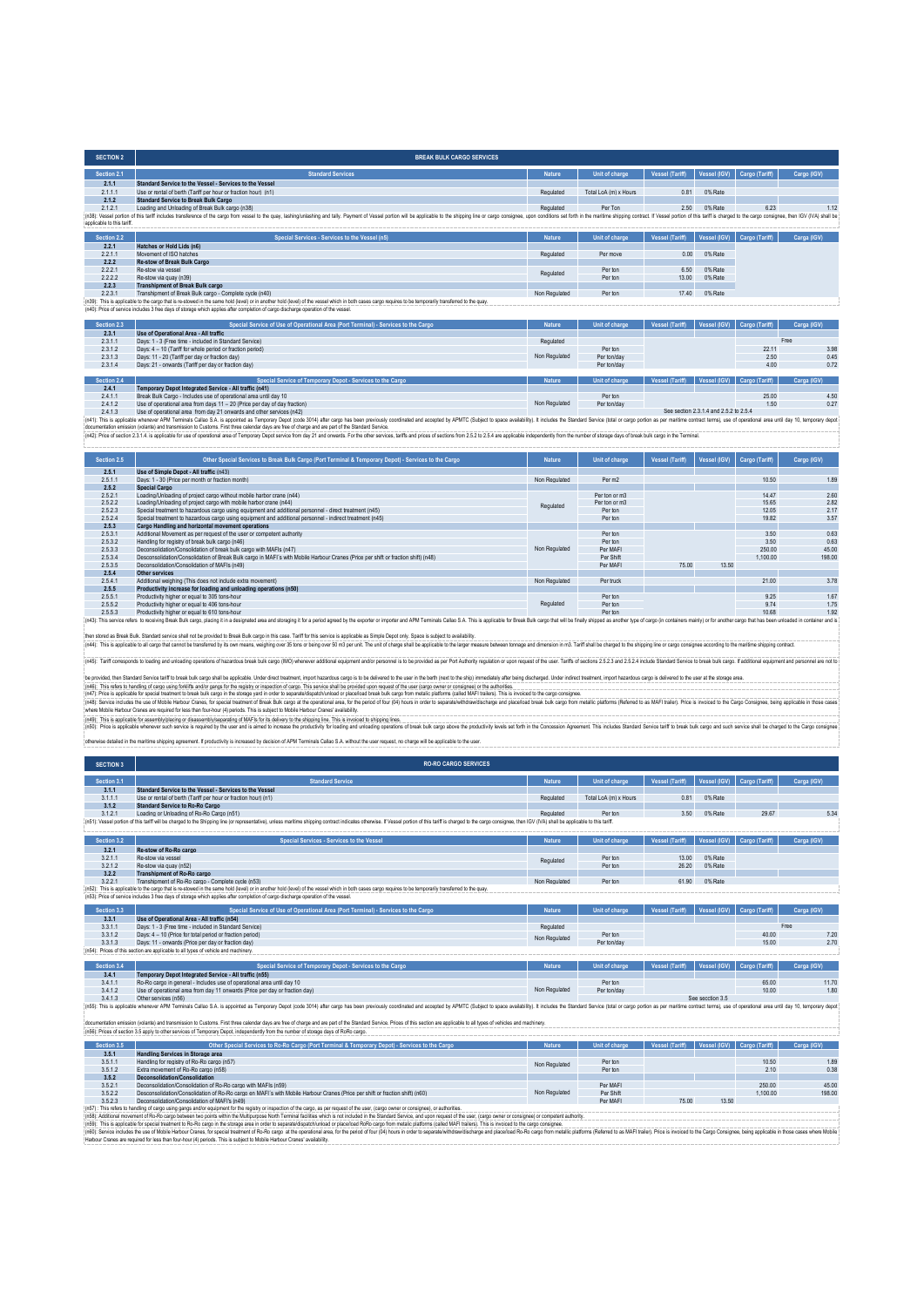| <b>SOLID BULK CARGO</b>                                                   |                |                       |                                                                                                                                                                                                                                |              |                |                                                                 |
|---------------------------------------------------------------------------|----------------|-----------------------|--------------------------------------------------------------------------------------------------------------------------------------------------------------------------------------------------------------------------------|--------------|----------------|-----------------------------------------------------------------|
| <b>Standard Service</b>                                                   | <b>Nature</b>  | Unit of charge        | <b>Vessel (Tariff)</b>                                                                                                                                                                                                         |              | Cargo (Tariff) | Carga (IGV)                                                     |
| Standard Service to the Vessel - Services to the Vessel                   |                |                       |                                                                                                                                                                                                                                |              |                |                                                                 |
| Use or rental of berth (Tariff per hour or fraction hour) (n1)            | Regulated      | Total LoA (m) x Hours | 0.81                                                                                                                                                                                                                           | 0% Rate      |                |                                                                 |
| Standard Service to Solid Bulk Cargo - Services to the Cargo              |                |                       |                                                                                                                                                                                                                                |              |                |                                                                 |
| Loading or Unloading of Solid Bulk                                        | Regulated      | Per ton               |                                                                                                                                                                                                                                |              | 4.32           | 0.78                                                            |
| Special Services - Services to the Vessel                                 | <b>Nature</b>  | Unit of charge        | <b>Vessel (Tariff)</b>                                                                                                                                                                                                         | Vessel (IGV) | Cargo (Tariff) | Carga (IGV)                                                     |
| Hatches or Hold Lids(n6)                                                  |                |                       |                                                                                                                                                                                                                                |              |                |                                                                 |
| Movement of ISO hatches                                                   | Regulated      | Per move              | 0.00                                                                                                                                                                                                                           | 0% Rate      |                |                                                                 |
| Special Services - Services to the Cargo                                  |                | Unit of charge        |                                                                                                                                                                                                                                |              |                | Carga (IGV)                                                     |
| Use of Operational Area - All traffic                                     |                |                       |                                                                                                                                                                                                                                |              |                |                                                                 |
| Days: 1 - 5 (Free time - included in Standard Service) (n61)              | Regulated      |                       |                                                                                                                                                                                                                                |              |                | Free                                                            |
| Days: 6 - 15 (Price for whole period or fraction period)                  |                | Per ton               |                                                                                                                                                                                                                                |              | 2.75           | 0.50                                                            |
| Days: 16 - 30 (Price for whole period or fraction period)                 |                | Per ton               |                                                                                                                                                                                                                                |              | 4.00           | 0.72                                                            |
| Days: 31 - onwards (Price per day or fraction day)                        |                | Per ton/day           |                                                                                                                                                                                                                                |              | 0.40           | 0.07                                                            |
|                                                                           |                |                       |                                                                                                                                                                                                                                |              |                |                                                                 |
| Additional weighing (Extra movement is not included) (n62)                | Non Regulated  | Per truck             |                                                                                                                                                                                                                                |              | 21.00          | 3.78                                                            |
| (n61): Free days are given to goods which use absorbing towers and silos. |                |                       |                                                                                                                                                                                                                                |              |                |                                                                 |
|                                                                           | Other services | Non Regulated         | LAN THE COLUMN CONTRACT AND CONTRACT AND COLUMN TO ACCEPTANT COLUMN CONTRACT AND ACCEPTANT COLUMN CONTRACT AND COLUMN CONTRACT AND COLUMN CONTRACT AND COLUMN CONTRACT OF A COLUMN COLUMN CONTRACT OF A COLUMN COLUMN CONTRACT |              |                | Vessel (IGV)<br>Vessel (Tariff)   Vessel (IGV)   Cargo (Tariff) |

from its stacking area to the Ga

| <b>SECTION 5</b>                                                                                                                                                                                                               | <b>LIQUID BULK CARGO</b>                                          |               |                       |                        |         |                             |             |
|--------------------------------------------------------------------------------------------------------------------------------------------------------------------------------------------------------------------------------|-------------------------------------------------------------------|---------------|-----------------------|------------------------|---------|-----------------------------|-------------|
| Section 5.1                                                                                                                                                                                                                    | <b>Standard Service</b>                                           | <b>Nature</b> | Unit of charge        | Vessel (Tariff)        |         | Vessel (IGV) Cargo (Tariff) | Carga (IGV) |
| 5.1.1                                                                                                                                                                                                                          | Standard Service to the Vessel - Services to the Vessel           |               |                       |                        |         |                             |             |
| 5.1.1.1                                                                                                                                                                                                                        | Use or rental of berth (Tariff per hour or fraction hour) (n1)    | Regulated     | Total LoA (m) x Hours | $0.8^{\circ}$          | 0% Rate |                             |             |
| 5.1.2                                                                                                                                                                                                                          | Standard Service to Liquid Bulk Cargo - Services to the Cargo     |               |                       |                        |         |                             |             |
| 5.1.2.1                                                                                                                                                                                                                        | Loading or Unloading of Liquid Bulk                               | Regulated     | Perton                |                        |         | 1.35                        | 0.24        |
|                                                                                                                                                                                                                                |                                                                   |               |                       |                        |         |                             |             |
| Section 5.2                                                                                                                                                                                                                    | Special Services - Services to the Cargo                          | <b>Nature</b> | Unit of charge        | <b>Vessel (Tariff)</b> |         | Vessel (IGV) Cargo (Tariff) | Carga (IGV) |
| 5.2.1                                                                                                                                                                                                                          | <b>Use of Contention Barriers</b>                                 |               |                       |                        |         |                             |             |
| 5.2.1.1                                                                                                                                                                                                                        | Use of Contention Barriers (Tariff per day or fraction day) (n63) | Regulated     | Perday                |                        |         | 533.02                      | 95.94       |
| (n63): This is applicable for the use of contention barriers during loading and unloading operations of hazardous substances and/or goods such as hydrocarbons and other liquid bulk. Service includes placing and unplacing c |                                                                   |               |                       |                        |         |                             |             |
| hazardous liquid bulk shall be applicable to the cargo consignee, unless otherwise detailed in the maritime shipping contract.                                                                                                 |                                                                   |               |                       |                        |         |                             |             |

| <b>SECTION 6</b>                                                              | <b>PASSENGERS</b>                                              |               |                       |                                                 |      |      |             |
|-------------------------------------------------------------------------------|----------------------------------------------------------------|---------------|-----------------------|-------------------------------------------------|------|------|-------------|
| Section 6.1                                                                   | <b>Standard Service</b>                                        | <b>Nature</b> | Unit of charge        | Vessel (Tariff)   Vessel (IGV)   Cargo (Tariff) |      |      | Carga (IGV) |
| 6.1.1                                                                         | Standard Service to the Vessel - Services to the Vessel        |               |                       |                                                 |      |      |             |
| 6.1.1.1                                                                       | Use or rental of berth (Tariff per hour or fraction hour) (n1) | Regulated     | Total LoA (m) x Hours | 0.81                                            | 0.15 |      |             |
| 6.1.2                                                                         | <b>Standard Service per Passenger</b>                          |               |                       |                                                 |      |      |             |
| 6.1.2.1                                                                       | Standard Service per Passenger (n64)                           | Regulated     | Per Passenger         |                                                 |      | 9.32 | 1.68        |
| (n64) Children under 12 years old and crew members are not subject to charge. |                                                                |               |                       |                                                 |      |      |             |

| <b>SECTION 7</b>                                 | <b>OTHER COMMON SERVICES TO THE VESSEL (n65)</b>                    |               |                |                 |              |                |             |  |
|--------------------------------------------------|---------------------------------------------------------------------|---------------|----------------|-----------------|--------------|----------------|-------------|--|
| Section 7.1                                      | Special Services - Services to the Vessel                           | <b>Nature</b> | Unit of charge | Vessel (Tariff) | Vessel (IGV) | Cargo (Tariff) | Carga (IGV) |  |
| 7.1.1                                            | <b>Use of Contention Barriers</b>                                   |               |                |                 |              |                |             |  |
| 7.1.1.1                                          | Use of Contention Barriers (Tariff per hour or fraction hour) (n66) | Regulated     | Pordía         | 533.02          | 95.94        |                |             |  |
| 7.1.2                                            | <b>Hold Cleaning (n67)</b>                                          |               |                |                 |              |                |             |  |
| 7.1.2.1                                          | Vessel Holds cleaning (price per gang-shift or fraction) (n68)      | Non Regulated | Per gang/Shift | 500.00          | 90.00        |                |             |  |
| 7.1.2.2                                          | Unloading of solid waste (price per M3 or fraction) (n69)           | Non Regulated | Per M3         | 250.00          | 45.00        |                |             |  |
| 7.1.3                                            | <b>Sludge Management</b>                                            |               |                |                 |              |                |             |  |
| 7.1.3.1                                          | Oily Waste Management (n70)                                         | Non Regulated | Per truck      | 1.900.00        | 342.00       |                |             |  |
| 7.1.3.2                                          | Unloading of solid waste (price per M3 or fraction) (n71)           | Non Regulated | Per M3         | 350.00          | 63.00        |                |             |  |
| 7.1.4                                            | Other services                                                      |               |                |                 |              |                |             |  |
| 7.1.4.1                                          | Water supply (n72)                                                  | Non Regulated | Per ton        | 7.00            | 1.26         |                |             |  |
| 7.1.4.2                                          | Phone service                                                       | Non Regulated | Per activity   | Per quote       |              |                |             |  |
| (n65) Services applicable to all type of vessels |                                                                     |               |                |                 |              |                |             |  |

(r65) Services applicable to all type of vessels.<br>(r65): This is applicable for the use of contention barriers during fuel supply operations to the vessel. Service includes placing and unplacing contention barriers as well

(n5); This service will apply to users named "dients of ordinary service" which refers to loading or discharge operations per vessel call, and in case of discharge and loading operations compatible goods per vessel call. E

discharging cargo not compatible with products to te basted. This includes wessel hold deaming service (piecer discolor 7.1.2.1 of Tariff Rates) and unloading of solid water (price of section 7.1.2.2), as result of clearin (170): This reters to university solid wastege oritoard the vesser such as materials from resear.<br>250.<br>(n70): Price of this service includes collection and final disposal of oily waste from vessel.

(n7t): Pice of his serice includes colection and frail disposal of oly waste from vessel.<br>(n7t): This ender the back and the disposable material ender was the form vessels, such as platifics, plastic metal costs, wood, car

**COMMERCIAL POLICIES (n73)**

(n72): This shall be provided according to the Terminal's berth/pier availability or capacity and shall be charged to the shipping line or representative.

# **SECTION 8**

(n73): For further details on the scope and conditions of applicable discounts, offers and promotions, see Charter V of Tariffs Regulation and Commercial Policy of APM Terminals Callao S.A. published on website: www.apmter

### **COMMERCIAL POLICIES**

**DISCOUNTS, OFFERS AND PROMOTIONS**

successive is a curve of contract a superfect product and the server to compensatory circumstances which shall be determined by APM TERMINALS CALLAO S.A in compliance with the principle of non-discrimination, equality, neu

### In this regard, APM TERMINALS CALLAO S.A. shall generally establish the following commercial practices of discounts, offers and promotions:

*Discounts* Discounts shall be effective during the period established by APM TERMINALS CALLAO S.A. User shall consider the possibility that discounts may not be renewed.

*Promotions and/or temporary offers*

APM TERMINAS CALLAO SA may temporatify provide, as part of is commercial policy offers and/or promotions, as long as permanent equivalent conditions remain.<br>For cases forsem in Section 5.1.1 and 5.12 of Tariffs Regulation

APM TERMINALS CALLAO S.A. shall also publish termination date or modification of discounts, promotion and/or offers on its website on time.

CRITERIA POR THE APPLICATION OF DISCOUNTS, OFFERS AND PROMOTIONS<br>APM TERMINALS CALLAO S.A. shall provide discounts, offers and/or promotions to fees of current Tariffs and/or Prices applicable to the Vessel and/or the Carg

Cost-bonelle maluation<br>Market competitiveness<br>Narket competitiveness<br>Generation of more semices that could not have been provided without the application of discounts and/or promotions.<br>Generation of more productivity.<br>Gen

In the case of Services provided to Vessels discounts, offers and/or promotions shall be established according to docking frequency, cargo volume and other criteria that are applicabe by its nature.<br>In the event of Service

Discounts, offers and/or promotions are addressed to all duly incorporated and formally represented User.